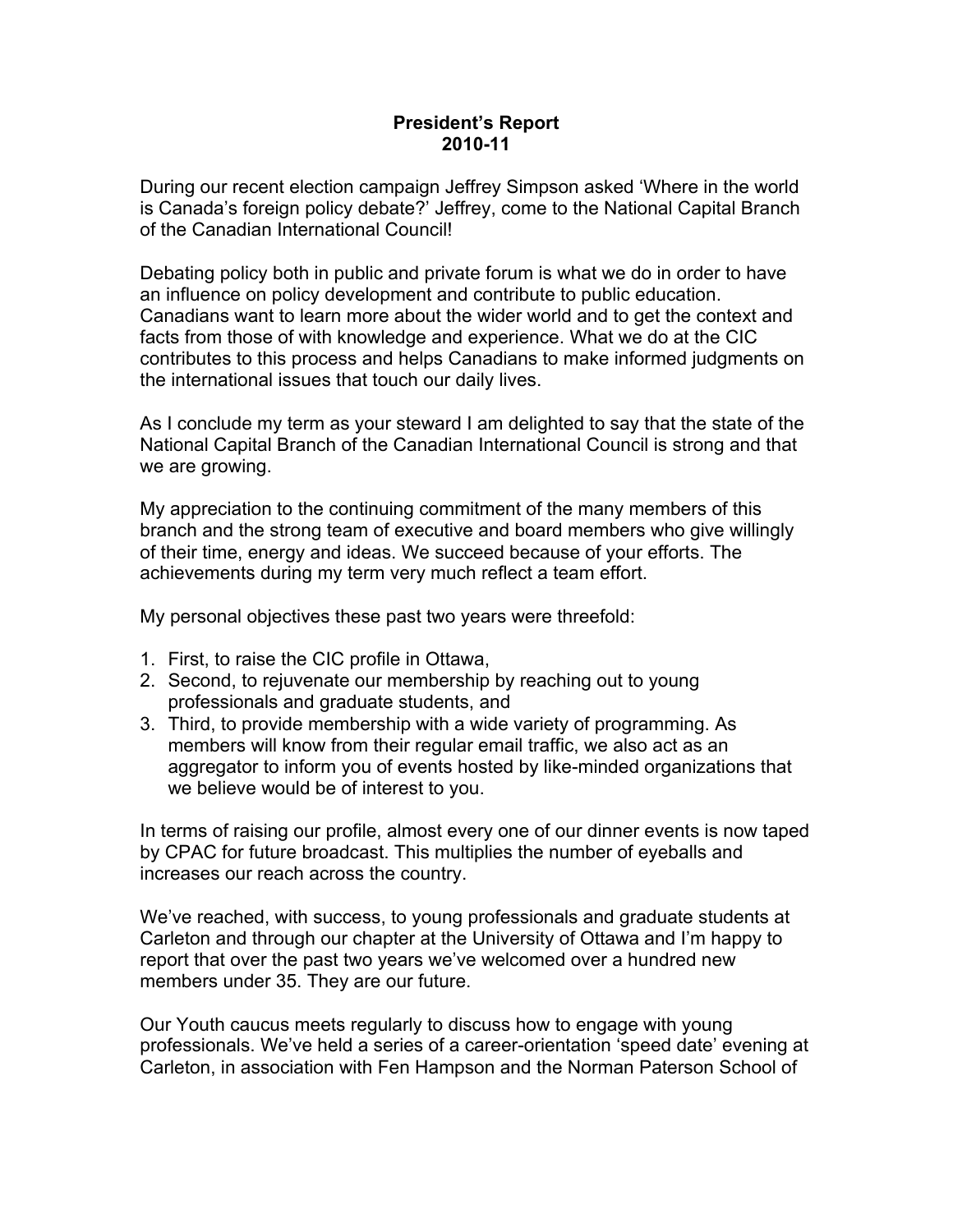International Affairs, and at the University of Ottawa with the support of Roland Paris and the Center for International Policy Studies.

In November, the Youth caucus began a new initiative – Politics@pub. Held at Hooley's downstairs pub on Elgin they started their season with a discussion on free trade with me and the Rideau Institute's Steven Staples. They've continued with discussions on the environment with Avrim Lazar (CEO, Canadian Forest Industries Association) and Velma McColl of Earnscliffe, then Daryl Copeland from the Munk Centre on Intervention and June 7 with a discussion on foreign service sponsored jointly by the Canadian and Americans associations representing foreign service officers.

Partnership has been another consistent theme in everything we do, including our monthly dinners at the Sheraton. Responding to members' preference these events have evolved from speeches into discussions allowing greater member involvement.

We began last September with former diplomat Paul Chapin and Lieutenant General (retired) Michel Maisonneuve of the Conference of Defence Associations Institute (CDAI) discussing the CDAI and Canadian Defence and Foreign Affairs Institute (CDFAI) report on the future of NATO. Chris Waddell, Dean of the School of Journalism at Carleton then interviewed Philip Crawley, publisher of the Globe and Mail on his career and the developments in the media. Our former OAS ambassador Paul Durand then engaged former Columbian Finance Minister and UN Deputy Secretary General Jose Ocampo in a discussion on developments in Latin America. This session was held in association with FOCAL, and my thanks to Carlo Dade and his colleagues at FOCAL who kindly also provide us with a place for our executive and board meetings.

This calendar year began with Bob Rae, who discussed his views on Canada's role in the world and related policy issues from his vantage point as Liberal foreign affairs critic and with many years experience in international affairs. This event was followed by a session with Wendy Dobson, former Associate Deputy Minister of Finance, who spoke to Canada in the Americas and Asia drawing from her recent book and a paper that she wrote for our partner the School of Public Policy at the University of Calgary. During the election campaign former Ambassadors Derek Burney and Paul Heinbecker engaged in a spirited discussion on Diplomacy, Defence and Development with Senator Hugh Segal. This session, like that of our concluding evening event this season – a discussion with political scientist Denis Stairs and historians David Bercuson and Jack Granatstein on the lessons of Canadian foreign policy, are a joint effort with the CDFAI. We now look to a fall program that will include Justice Louise Arbour, former UN Commissioner for Human Rights.

The work of the branch brings us into closer relationships with the departments and agencies of the Canadian Government, especially DFAIT, PCO, CSIS, DND,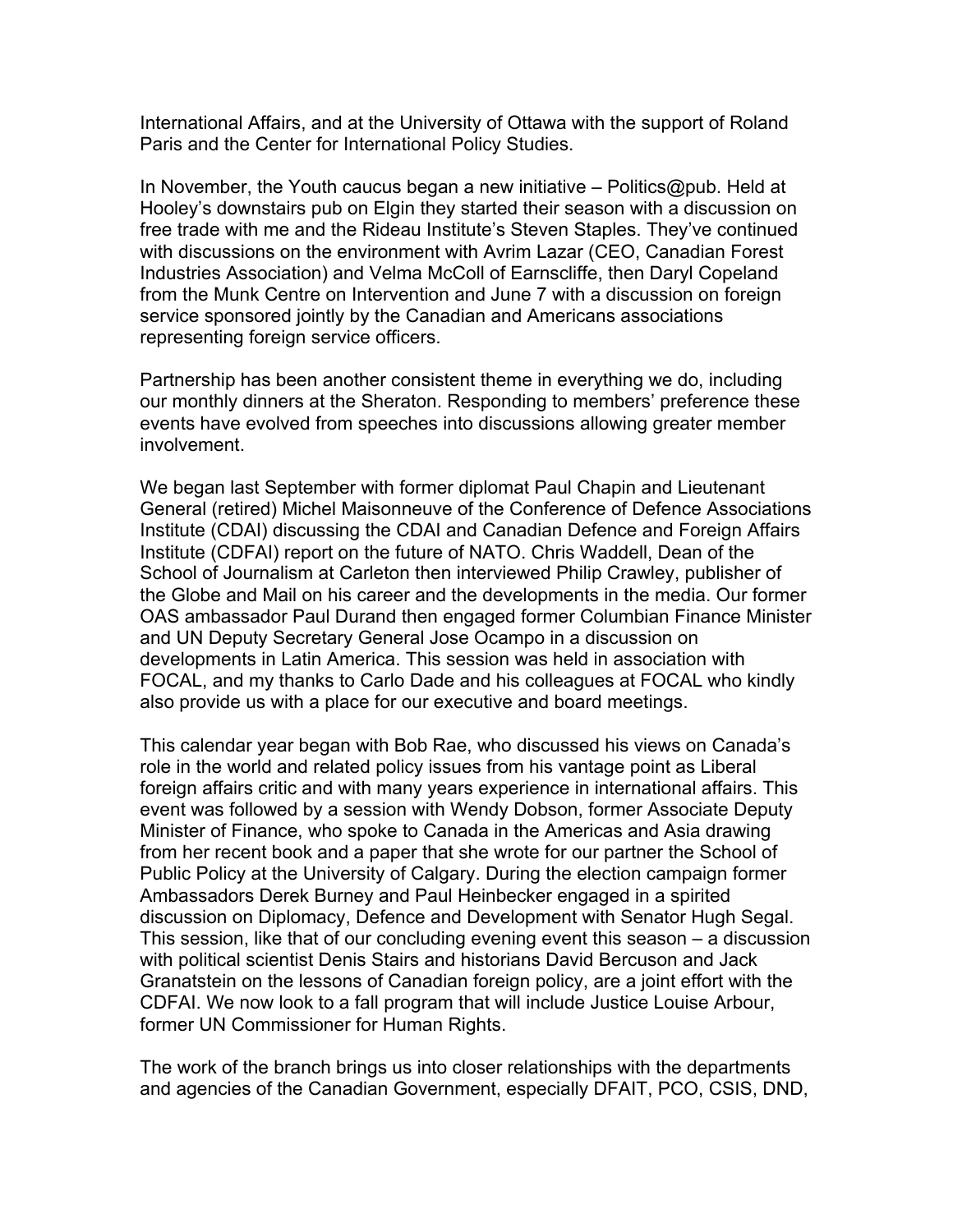Industry Canada, Finance and CIDA. We are grateful for their cooperation and support.

We are especially grateful for the continuing collaboration with the IDRC – their support has made possible many of our special initiatives. This includes a very successful day-long public conference on *Iran in Context: Regional and Global Implications* hosted in early May, under the chairmanship of Hamid Jorjani, in partnership with Professor Peter Jones of the University of Ottawa. This conference is available through CPAC.

Let me praise the work of our autonomous units.

The CIC Ottawa Foreign Policy Initiative, headed by Gerry Wright and Craig Hunter, organises public and private seminars to engage policymakers and stakeholders from inside and outside government to discuss topical international issues. In the autumn a public seminar was held at DFAIT which looked at a number of issues raised by last year's *Open Canada* report. Panelists included Madelaine Drohan, Carolyn McAskie, John Noble and Ian Smillie. In April a seminar was held on Drugs, Violence and Hemispheric Security, with a report distributed to members and beyond. The FPI continues to hold seminars bringing together policymakers and stakeholders from inside and outside government to discuss topical international issues with future sessions likely to include the Arctic, Canada and Europe, and Hemispheric Security.

Three study groups look independently at the Middle East (Peter Larson), Latin America (Ken Johnson) and Africa (Paul Hitschfeld). Most recently the Middle East study group hosted a session open to the wider membership at City Hall on developments in the Arab world with former Ambassador Michel de Salaberry.

The CIC website is much improved and it includes not just excellent content but a site for our own branch, managed through our Headquarters as part of the continuing innovations of our national president, Jennifer Jeffs and her team, with whom we work very closely. The Eventbrite system of registration for events is working well. Importantly, it meets the requirements for charitable agencies that were recently tightened by the Canadian Revenue Agency.

My appreciation to the Executive: vice presidents, Serge April and Craig Macdonald; our program director, Bruce Jutzi; our Treasurer, Joseph Odhiambo, our secretary, Allison McCaskill, our communications director, Cherie Dawn, former president Craig Hunter who chaired the nominations committee, our Youth caucus leadership: Delroy Dyer, Joshua Jackson (who is executive president of our Ottawa U chapter) and Anne Rimmer, all of whom serve on our board as well as to our other board members: Anne-Marie Doyle, David Dyment, Ken Johnston, Hamid Jorjani, David Lee, Carole Nap, Bill Neil, Martin Saidla, Chris Tan, Bill Young, and Dwayne Wright.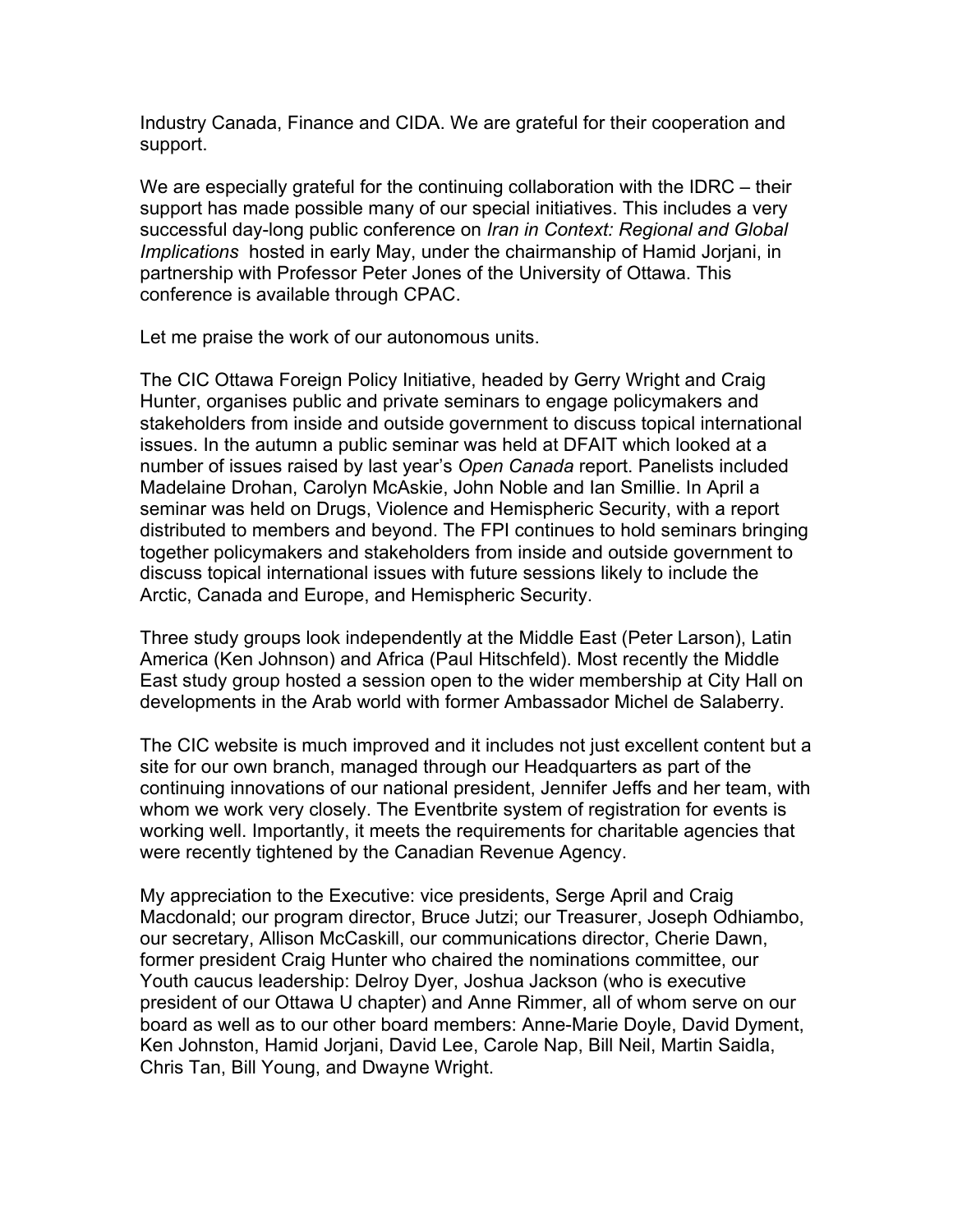In terms of our administrative team: Sandy McCoy continues to provide excellent administrative support, Claude Sylvie Alschuler ably manages the adaptation en français of our messages, and Cristina Warren is our indispensible programs officer.

My ongoing appreciation to the former presidents whose ranks I will now join: Craig Hunter, Louise Terrillion Mackay, Barbara Darling and Gerry Wright. They have been generous to me with their ongoing, thoughtful advice. I know that we will continue this tradition with our new president and executive.

In closing I reaffirm our commitment to a non-partisan, nationwide foreign policy council. With confidence in our future, I pass the torch to the incoming leadership. Working with our new membership, they will be shot of adrenalin to sustaining our critical mission of strengthening Canada's foreign policy through research and dialogue. And yes, this also includes the spirited debate sought by Jeffrey Simpson.

Colin Robertson President CIC National Capital Branch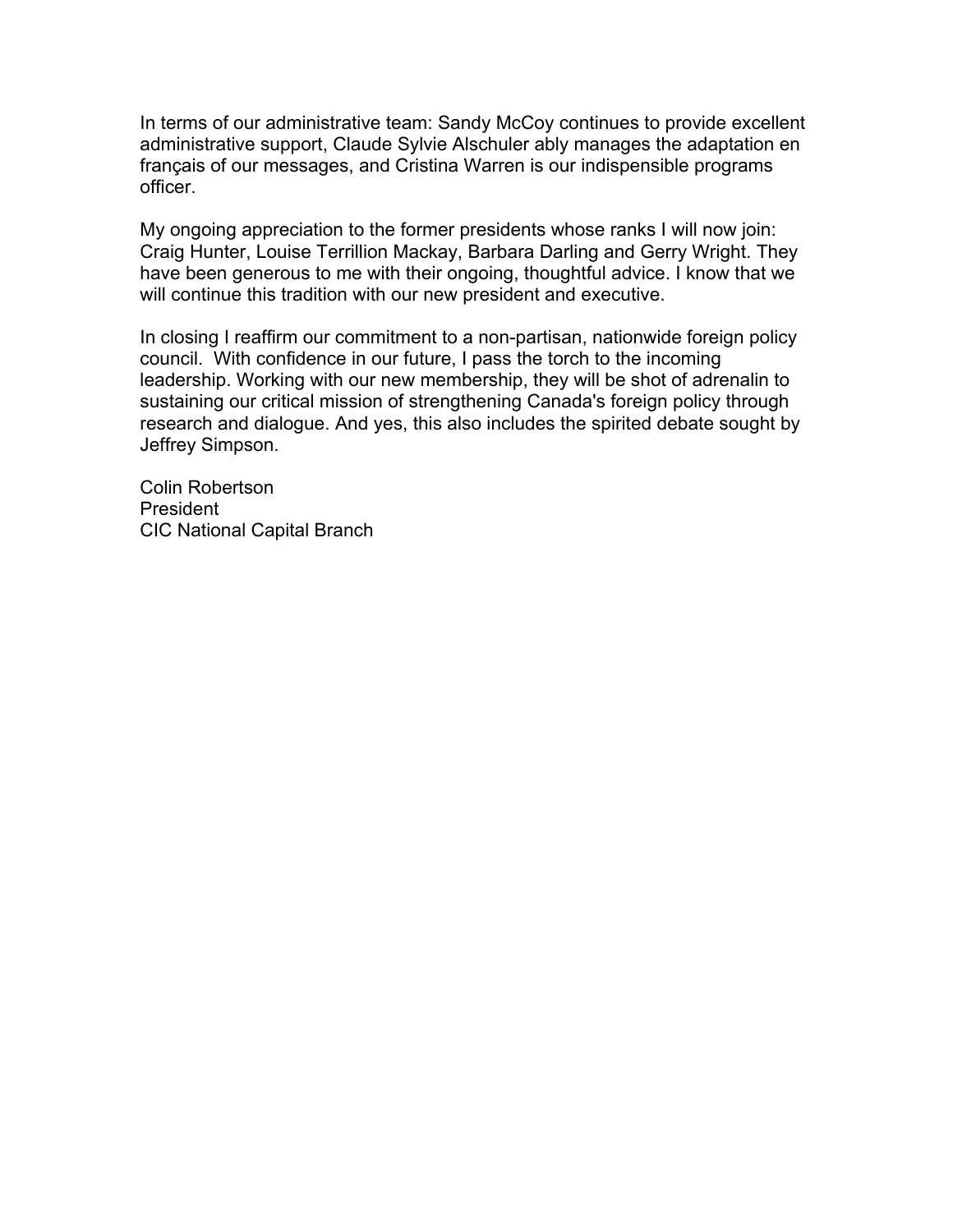## **Rapport du président 2010-11**

Lors de la récente campagne électorale, Jeffrey Simpson a posé la question : « Mais où est le débat sur la politique étrangère du Canada ? » Jeffrey, nous vous invitons au chapitre de la Capitale nationale du Conseil international du Canada et vous verrez!

Débattre les questions de politique étrangère dans l'arène publique et privée est notre raison d'être, car nous désirons avoir une influence sur l'élaboration des politiques et contribuer à l'éducation du grand public. Les Canadiens veulent en savoir plus sur le reste du monde et veulent être informés, en ce qui a trait au contexte et aux faits, par ceux et celles qui ont les connaissances et l'expérience. Ce que nous faisons au CIC contribue à cela et aide les Canadiens à mieux comprendre les questions internationales qui touchent leur vie quotidienne.

Au terme de mon mandat à la présidence du chapitre de la Capitale nationale du Conseil international du Canada, je suis ravi de pouvoir dire que le Chapitre est solide et que le volume des adhésions est croissant.

Mes remerciements pour leur engagement continu aux nombreux membres de ce chapitre du CIC et à l'équipe solide des membres de l'exécutif et du conseil, qui donnent volontairement de leur temps, de leur énergie et de leurs idées. Nous réussissons grâce à vos efforts, et nos réalisations au cours de mon mandat reflètent un effort d'équipe.

Mes objectifs personnels au cours de ces deux dernières années étaient de trois ordres:

- 1. Tout d'abord, de rehausser le profil du CIC à Ottawa,
- 2. Deuxièmement, de rajeunir la composition de nos effectifs en tendant la main aux jeunes professionnels et aux étudiants des cycles supérieurs et,
- 3. En troisième lieu, de fournir aux membres une programmation variée. Comme les membres ont pu s'en rendre compte en voyant le volume de messages électroniques, nous agissons aussi comme un agrégateur de nouvelles pour vous informer des événements organisés par des organisations aux vues similaires que nous croyons être d'intérêt pour vous.

En termes de l'amélioration de notre profil, presque tous nos repas-conférences sont maintenant enregistrés par CPAC pour diffusion ultérieure, ce qui multiplie le nombre de personnes que nous rejoignons et accroît notre portée à travers le pays.

Nous avons rejoint avec succès de nombreux jeunes professionnels et étudiants des cycles supérieurs à l'Université Carleton et à travers notre chapitre à l'Université d'Ottawa, et je suis heureux de signaler qu'au cours des deux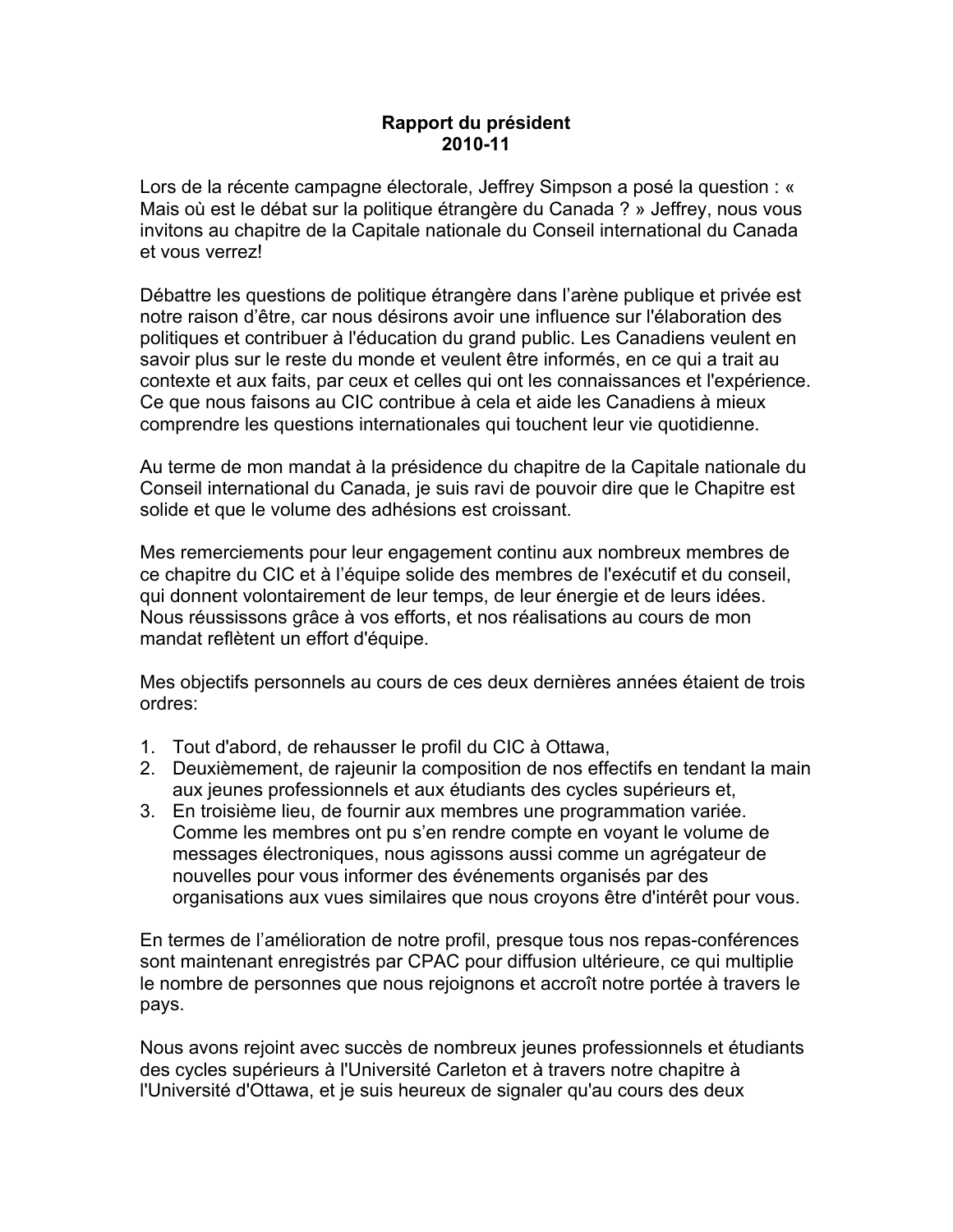dernières années, nous avons accueilli plus d'une centaine de nouveaux membres de moins de 35 ans. Ils sont notre avenir.

Notre Caucus jeunesse se réunit régulièrement pour discuter des moyens d'engager les jeunes professionnels. Nous avons tenu une série de salons des carrières et de « rencontres-express » à l'Université Carleton, en liaison avec Fen Hampson et la Norman Paterson School of International Affairs, et à l'Université d'Ottawa, avec l'appui de Roland Paris et du Centre d'études en politique internationale.

En novembre, le Caucus jeunesse a mis sur pied une nouvelle initiative intitulée « La politique au pub » consistant en une série de rencontres informelles sur un thème particulier qui se tiennent au sous-sol du bar Hooley's dans la rue Elgin. La saison a débuté par un débat sur le libre-échange avec Steven Staples de l'Institut Rideau et moi-même. Par la suite, il y a eu une discussion sur les changements climatiques avec Avrim Lazar (directeur général, Association des produits forestiers du Canada) et Velma McColl du groupe Earnscliffe, puis un entretien au sujet de l'avenir des interventions canadiennes à l'étranger avec Daryl Copeland du Centre Munk de l'Université de Toronto et, la semaine dernière, une discussion sur le service extérieur, parrainée conjointement par les associations canadiennes et américaines représentant les agents du service extérieur.

Le partenariat a été un autre thème récurrent dans toutes nos activités, y compris nos repas-conférences mensuels à l'hôtel Sheraton qui, en réponse à la demande de nos membres, se sont transformés en entretiens, permettant ainsi une plus grande implication des membres.

Notre premier événement, en septembre dernier, mettait en vedette Paul Chapin, un ancien diplomate, et le LGén (ret) Michel Maisonneuve de l'Institut de la Conférence des associations de la défense (ICAD), au sujet du rapport produit conjointement par l'ICAD et l'Institut Canadien de la Défense et des Affaires étrangères (ICDAE) sur l'avenir de l'OTAN. Ensuite Christopher Waddell, directeur de l'École de journalisme de l'Université Carleton a interviewé Phillip Crawley, éditeur et chef de la direction du *Globe and Mail* sur sa carrière et les enjeux actuels dans la presse écrite. Puis, Paul Durand, ancien ambassadeur du Canada auprès de l'Organisation des États américains (OEA) s'est entretenu avec José Ocampo**,** ancien ministre des finances de la Colombie et ancien Secrétaire général adjoint des Nations Unies sur la situation en Amérique latine. Cette session s'est tenue en liaison avec la FOCAL, et je tiens à remercier Carlo Dade et ses collègues de FOCAL qui ont bien voulu aussi nous fournir un lieu pour les réunions de notre conseil de direction et les réunions du comité exécutif.

Nous avons débuté l'année avec Bob Rae qui a parlé de ses vues sur le rôle du Canada dans le monde et les questions connexes en se basant sur son point de vue de porte-parole libéral en matière d'Affaires étrangères et ses années d'expérience dans les affaires internationales. Puis, Wendy Dobson, ancienne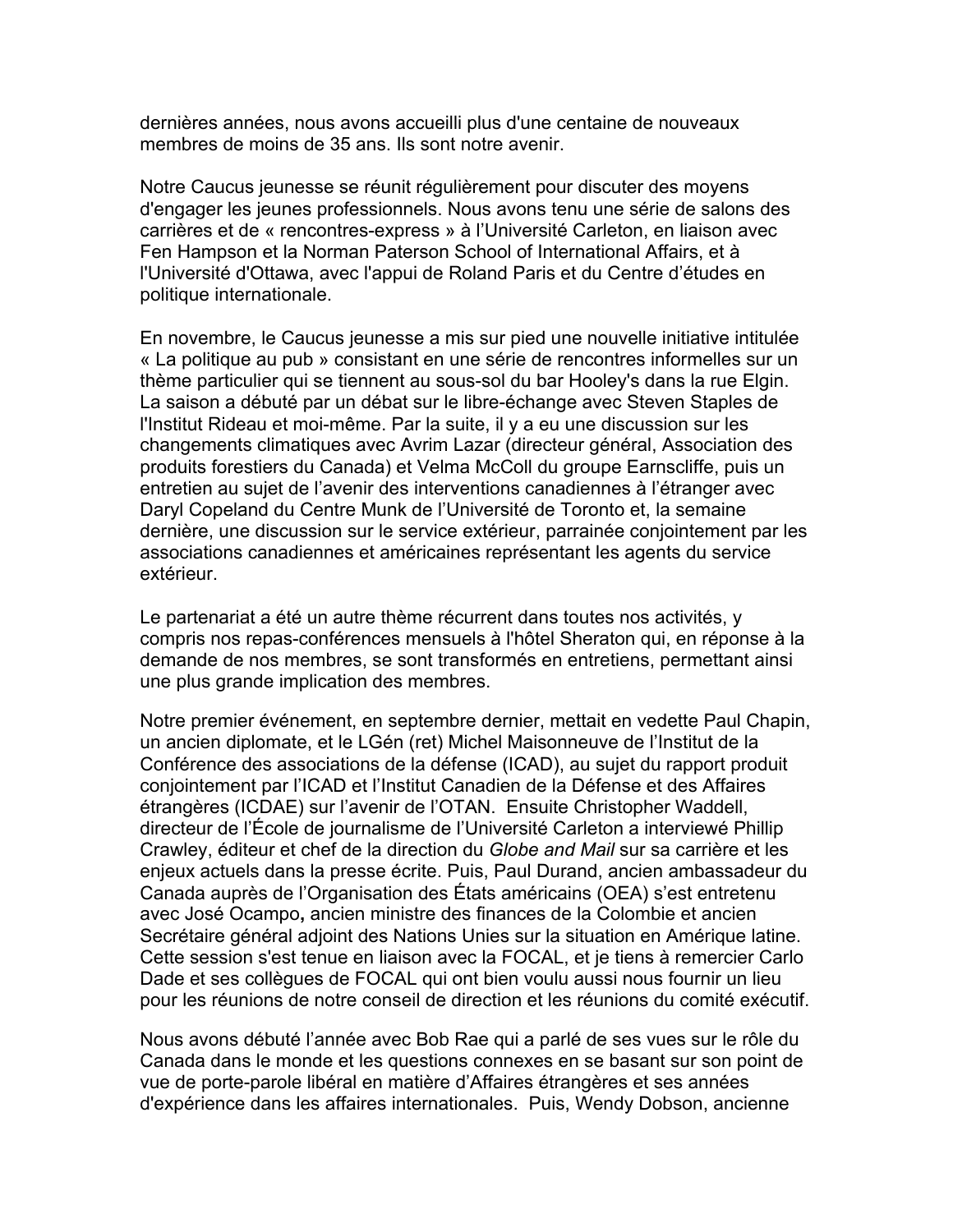sous-ministre délégué des Finances a été invitée à nous parler du rôle du Canada dans les Amériques et l'Asie en s'appuyant sur son ouvrage récent et sur un document rédigé pour notre partenaire, l'École Palmer de politique publique à l'université de Calgary. Pendant la campagne électorale, les anciens ambassadeurs Derek Burney et Paul Heinbecker ont eu un entretien animé sur la diplomatie, la défense et le développement avec le sénateur Hugh Segal. Cet entretien, tout comme celui qui a eu lieu lors de notre dernier événement de la saison – une discussion avec le politologue Denis Stairs et les historiens David Bercuson et Jack Granatstein sur les leçons de la politique étrangère du Canada – a été organisé conjointement avec l'Institut Canadien de la Défense et des Affaires Étrangères. Nous visons maintenant un programme d'automne qui mettra en vedette la juge Louise Arbour, ex-commissaire des Nations unies pour les droits de l'homme.

Les travaux du Chapitre nous permettent de créer de plus étroites relations avec les ministères et les organismes du gouvernement canadien, notamment le MAECI, le BCP, le SCRS, le MDN, Industrie Canada, le ministère des Finances et l'ACDI. Nous leur sommes reconnaissants de leur coopération et de leur soutien.

Nous sommes particulièrement reconnaissants de la collaboration continue avec le CRDI, dont le soutien a rendu possible un grand nombre de nos initiatives spéciales, y compris la tenue d'une conférence d'une journée ouverte au public qui a eu beaucoup de succès. Cette conférence, qui a eu lieu début mai, avait pour thème « L'Iran en contexte : répercussions régionales et mondiales » et était présidée par Hamid Jorjani, avec la collaboration du prof. Peter Jones de l'Université d'Ottawa. La vidéo de la conférence est disponible sur le réseau CPAC.

Permettez-moi de saluer le travail de nos unités autonomes.

Le groupe chargé de l'Initiative en politique étrangère (IPÉ), dirigé par Gerry Wright et Craig Hunter, organise des séminaires publics et privés pour inviter des décideurs et des intervenants du gouvernement et de l'extérieur à discuter de questions d'actualité internationale. En automne dernier, un séminaire public a eu lieu au MAECI, qui s'est penché sur un certain nombre de questions soulevées par le rapport du CIC « Un Canada ouvert ». Parmi les intervenants figuraient Madelaine Drohan, Carolyn McAskie, John Noble et Ian Smillie. En avril, a eu lieu un séminaire sur les drogues, la violence et la sécurité continentale, dont le rapport a été distribué aux membres et au-delà. L'IPÉ continue d'organiser des séminaires réunissant des décideurs et des intervenants du gouvernement et de l'extérieur pour discuter de questions d'actualité internationale. De futures sessions sont susceptibles d'inclure l'Arctique, le Canada et l'Europe, et la sécurité continentale.